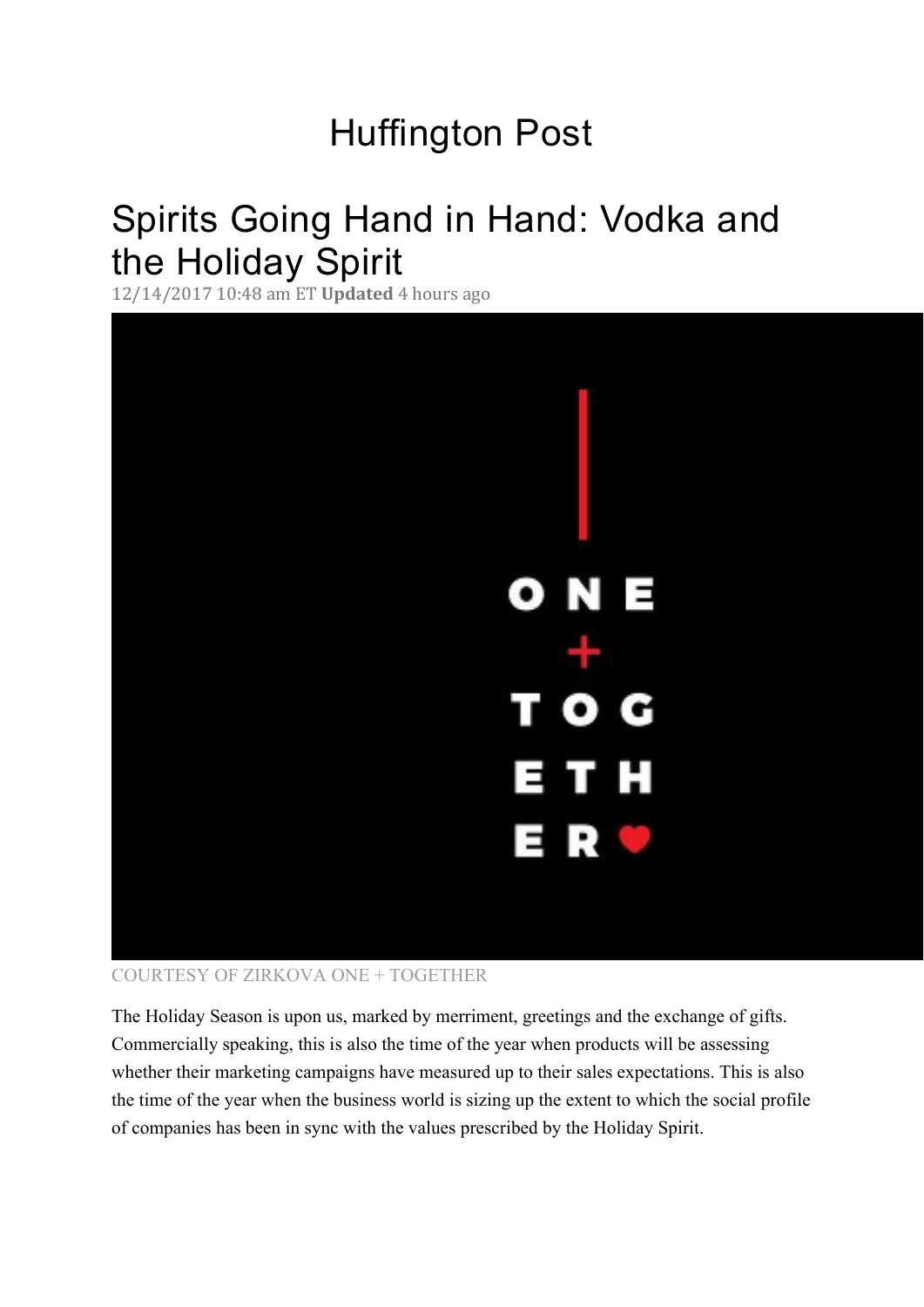Author/speaker Kurt Newman, a world-leading authority on Sales Consulting and Sales Strategy, Managing Director o[f SalesConsultants.com.au e](https://www.salesconsultants.com.au/)xplains:

*Companies that adopt a charity or become involved in a major humanitarian cause have a distinct advantage over their competitors. Why? Because it triggers an emotional response in the customer or client evoking trust that is transferred to the product or service. Logical reasons to buy tend to be cost-centric. Emotional responses impact on a reduced selling/buying cycle time and therefore generate more sales.*

Gender, in all its manifestations, is an issue that seems to have returned into the spotlight.

In today's fast-changing world, gender is no longer being considered as a reference for cultural differences but rather as the criterion for self-redefinition. Approaching life by placing our individual basic qualities above our designated social roles is so revolutionary a step that even 'Truth' itself, when it comes to gender, can no longer remain black-and-white, and has to fan out across a wide spectrum of shades of grey.

The Holiday Spirit has been identified with traditional family values, which in themselves are perceived as of a more conservative nature. Therefore, how can a product place itself in the market in order to bridge the gap between the thorough cultural specifications required by this Holiday market on one hand, and a world that has ben turned on its head and seems to be at loggerheads with these same values that the Holiday Spirit represents, on the other?

It seems that Ukrainian [Zirkova One + Together v](http://zirkovavodka.com/welcome/)odka has successfully managed to sidetrack this sticky issue . In a totally law-of-attraction new-age approach , the brand, instead of pondering on the problem at hand has aimed directly at the solution through the creation of [We Are One + Together,](http://www.weareonetogether.org/) a movement focusing on humanitarian causes 'created to inspire people to celebrate themselves and celebrate the triumph of human spirit over prejudice'

## Derek Anderson, Partner of the brand explains:

*" Beyond any categorization, it seems that the motto of our times is about everybody looking to being a better human being. Under this light, we have embraced several 'worthy causes'. Our focus, mission if you wish, is Human Rights in all its forms. As we launched on Gay Pride Month in the U.S. , the national timing dictated that we go by a LBGTQ agenda. However, in January 2108, we will be focusing on women's issues, more specifically on a series of concerts for the ending of sexual violence against women. Just as a footnote, we began working on this project long before the first reports about sexual harassment surfaced in the news."*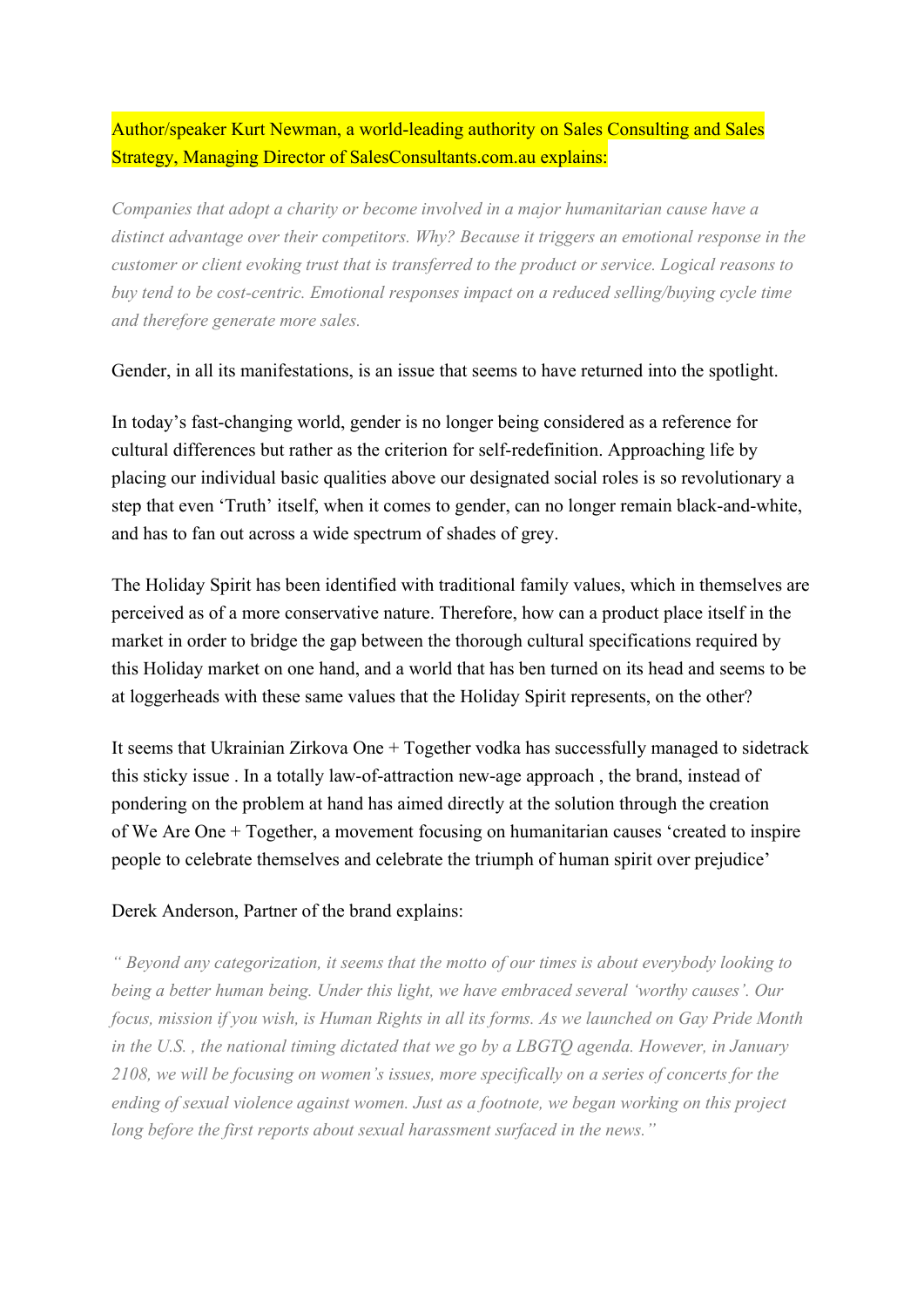*We Are One + Together* does not tackle issues superficially. On the contrary, the organization seems to be confronting head-on the stories of human beings or groups deadlocked into social systems marked by deep-rooted intolerance. A striking example is a short video entitled *War Within* about the story of a young Muslim gay man in his late teens struggling to balance his homosexuality with his piety within the rigid framework of Islam. Trapped within the age old conflict between sin and lust he affirms his sexuality by turning towards God for guidance.

Such an approach to life marks an interesting turnaround from the decades-long traditional imagery of vodka created by marketing campaigns.

Following the saga of vodka would be like trying to chronicle the history of the entire North-Eastern Europe, with all its contradictions. Thus, according to the Poles, vodka was born in their country, a fact bitterly contested as pure legend by Finland, Sweden, the Baltic States and of course the Ukraine and Russia, all of which are major vodka producers and zealously covet the spirit as their own cultural heritage.

The seventy-year-long span of the Soviet Union across most of the 20th century - a union of states gathering under its mantle several of these countries, of which Russia was the most powerful- further enhanced the sweeping generalization, still prevailing today, of associating the spirit with all things Russian. Thus the drink has been related to Czar Ivan The terrible (who, towards the closing of the Middle Ages, established the first vodka state monopoly), the formidable Red Army (whose soldiers' invincibility in combat was attributed to vodka) even the smashing of glasses on the floor of a gypsy tavern, following a bottoms up toast, and exploding into a dance led by violins fiddling away at a frenetic pace. Even so, the strongest association would come from Great Britain with a motto composed of three magic words that would turn vodka into the most iconic drink of the second half of the 20th century.

#### SUBSCRIBE

The catchphrase "*Shaken not stirred*" was first heard in Ian Fleming's 1953 spy novel Casino Royal when James Bond orders in the bar of the luxurious hotel a vodka martini (a variation to the already hugely popular vermouth martini- the favorite mixed drink of the upper classes).

Poured in its V-shaped glass held in a debonair style by Secret Agent 007, vodka were to become synonymous with luxury living - a lifestyle illustrated by sterling silver martini shakers, tuxedos, limos and drivers in uniform, private jet planes, five-star hotels and above all ravishing female sex partners seduced by the tinkle of crushed ice.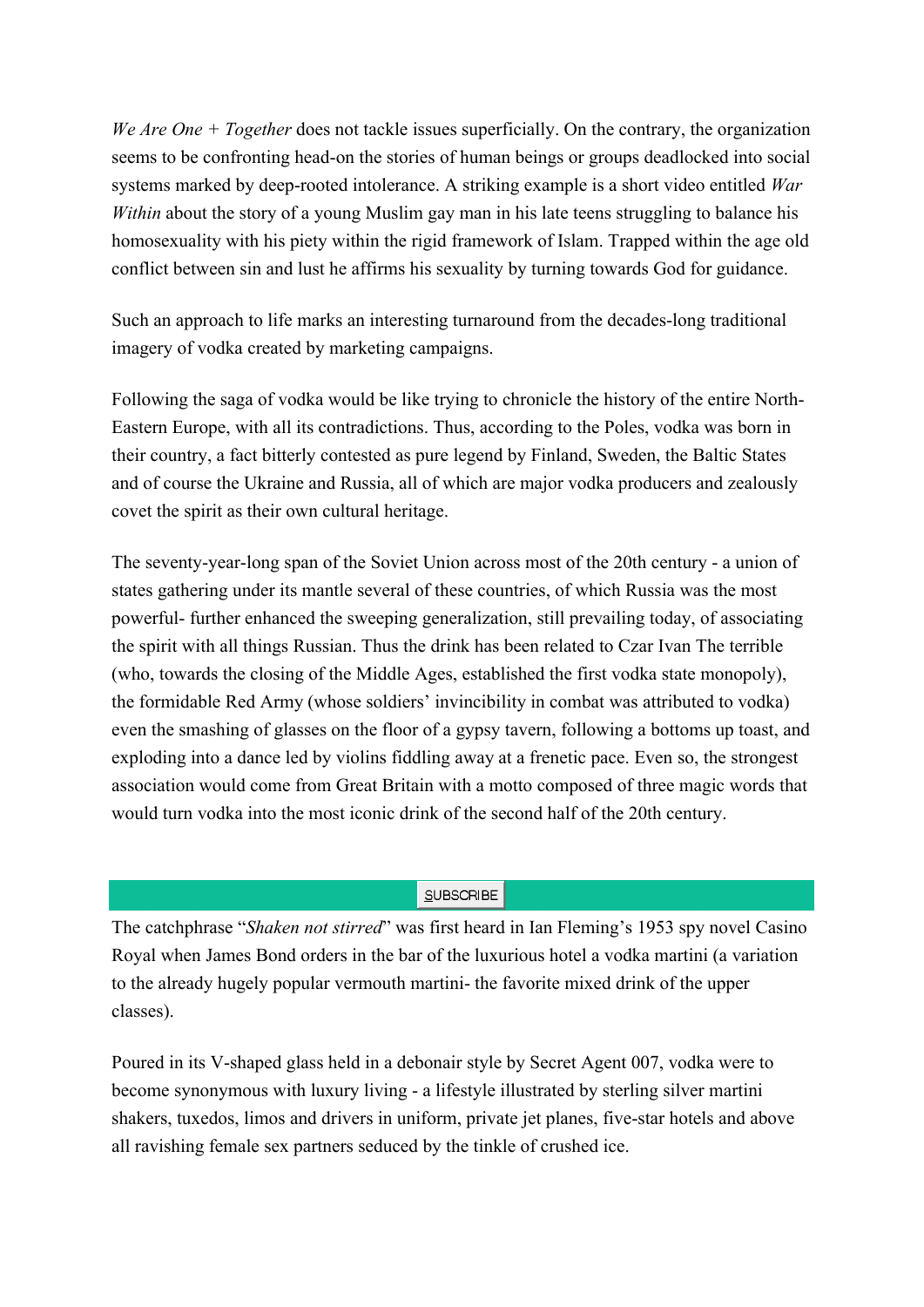In fact, throughout its history, though never purposely aimed at male drinkers, vodka's cultural image has been identified with various forms of virility.

Such strong cultural associations make vodka's adaptation to the new societal norms all the more dramatic, yet in line with major trends for bending the rigidity of gender structure such as the case of Finland, which has become the first country where working fathers spend more time with their children than mothers do, thanks to the implementation of a right to paid parental leave reserved exclusively for the father.

## Mr. Anderson specifies:

*"There was a period when gender was seen as a binary issue. This is no longer the case. What is interesting is that when people deal with issues, they tend to feel righteous about them; which again can lead to tensions. Without criticizing any adverse opinion,We Are One + Together simply encourages people to be themselves in life; whatever that may be. So it is no longer about raising flags but really becomes about bridging the gaps that separate people."*

With *Zirkova One + Together* vodka leaves the realm of the super glam descending into the real world. It is no longer about sports cars and supermodels but becomes about the boy or girl-next-door. Another noteworthy and very ambitious *We Are One + Together*project, in the making, is the creation of a gay-oriented mosque for which the movement is in close contact with the New York-based [JQY \(Jewish Queer Youth\),](https://www.jqyouth.org/) a non-profit organization supporting and empowering LGBTQ youth in the Jewish community .

## Such projects have not failed to attract the attention of the business community. Mr. Anderson points out:

*"For better or for worse corporations have a very strong bearing on how this world works. Yet we all do business in this same world. A company's success can grow proportionately to the contributions that they are to the community. Then that becomes a driver for other corporations to do good in their turn. Giving contributions is actually good for business."*

## Such approach to business has attracted a great deal of interest from the business community.

## *Mr. Newman explains:*

*"Some of the most important attributes for gaining client trust are: -Creditable – The client believes and trusts what you are saying is the truth. You have integrity. You don't replace your conclusion for the client's. You have done your homework and help them think through the decision from their perspective -Personal – The emotional connection is one of great personal trust and empathy. You show your real self and don't take on another persona, you make the*